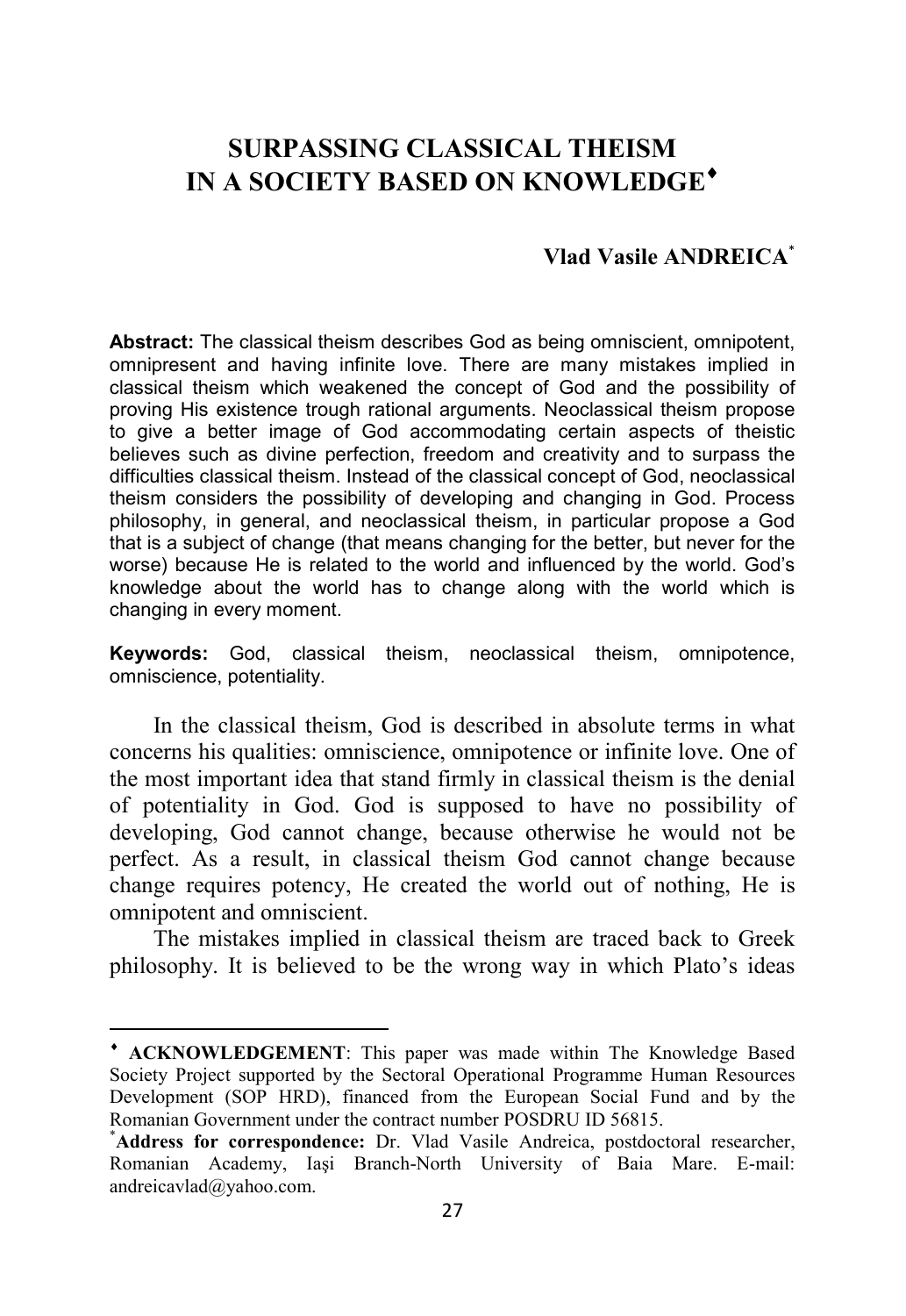were hidden or distorted by his successors, especially Aristotle. In *Zero Fallacy* Hartshorne explains this point of view:

…classical theists were mislead by Aristotle's radically one-sided, and even mildly plausible, view of the divine life as the mere thinking of thinking (totally *devoid of* any intrinsic relation to, or awareness of, the contingent specificities of the world) and how these negations were, with radical inconsistency, combined in patristic and medieval classical theism with so-called knowledge of and love for created individuals and creation of the world *ex nihilo*<sup>1</sup>.

 In Omnipotence and Other Theological Mistakes, Hartshorne affirms that "classical theology was a compromise between a not-verywell-understood Greek philosophy and a not-very-scholarly interpretation of sacred writings"<sup>2</sup>.

Hartshorne insists that His neoclassical theism is more appropriate to theists than the classical theism exemplified by Aquinas and many others. Hartshorne's doctrine of God aim to give a better image of God accommodating certain aspects of theistic believes such as divine perfection, freedom and creativity and to surpass classical theism's  $difficulties<sup>3</sup>$ .

In the work entitled *Omnipotence and other Theological Mistakes*, Charles Hartshorne tries to identify mistakes of philosophers in the history of the philosophy of religion, mistakes that weakened the concept of God and His existence. A first mistake, successfully identified also by others refers to the perfection of God: God being perfect can not change. As Plato shows in *The Republic*, God could not change for better because "perfect" means something which can not be surpassed, nor for worse because this thing would imply a weakness. From this point the argument would be convincing only if we assign to "perfect" a meaning which excludes the change in any aspect. In neoclassical theism, perfection does not exclude in a absolute way the change. Even in situations in which God is presented as unchangeable there exists the possibility of an ambiguity. God can be unchangeable in what concerns justice but can be changeable in compatible

 $\overline{\phantom{0}}$ 

<sup>1</sup> Charles Hartshorne, *Zero Fallacy*, La Salle, Open Court, 1997, p. 87.

<sup>2</sup> Charles Hartshorne, *Omnipotence and Other Theological Mistakes*, New York, State University of New York Press, 1984, p. 43.

<sup>3</sup> Jay W. Richards, "Charles Hartshorne's Critique of Christian Classical Theism: Separating the Chaff from the Wheat", in Randy Ramal (ed.), *Methaphysics, Analysis and The Gramar of God*, Tubingen, Mohr Siebeck, 2010, pp. 111-112.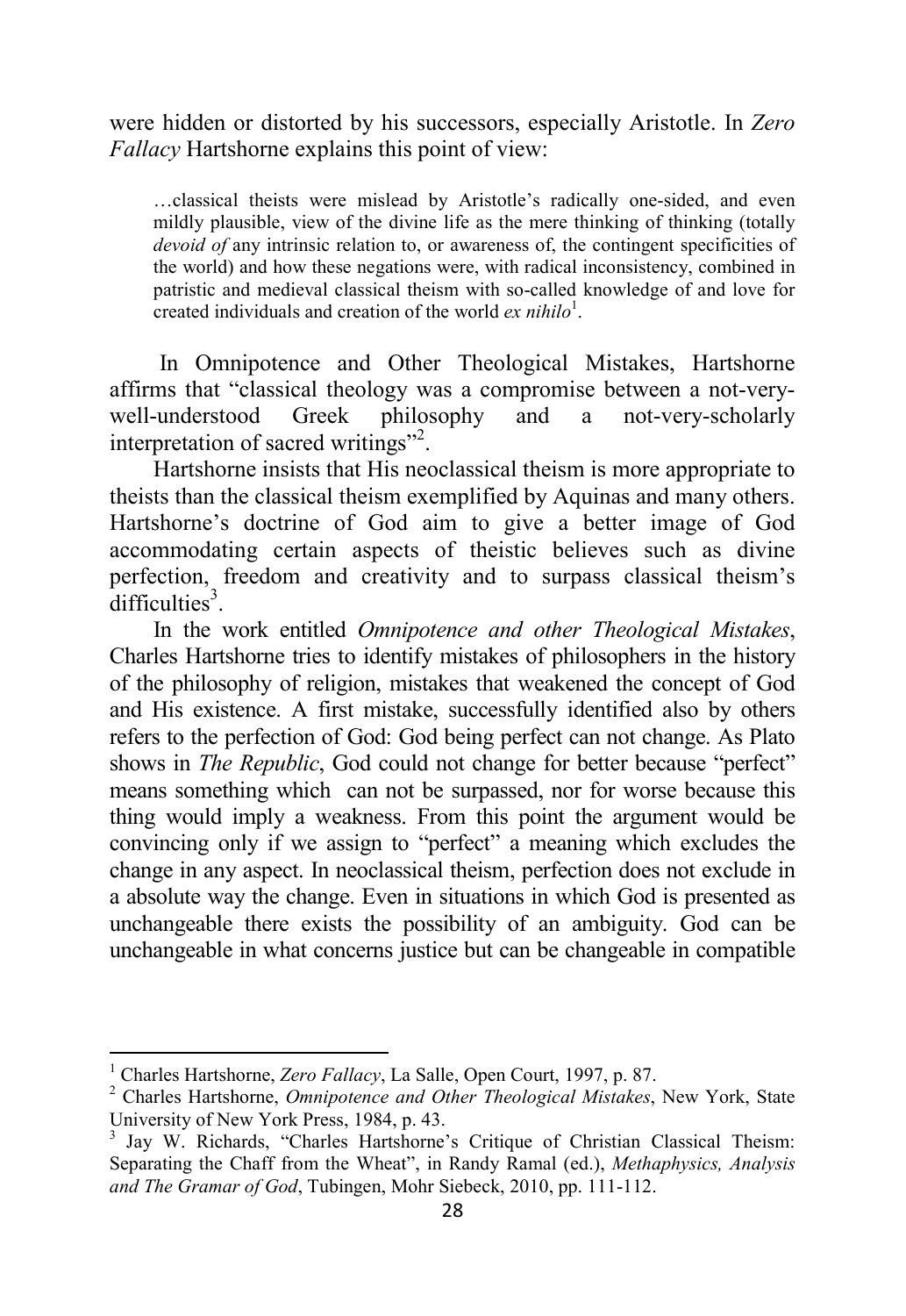ways with the necessary constant of his justice. The neoclassical perspective includes change, but God could never change into worst<sup>4</sup>.

The neoclassical theism has its tradition back from Socinus to Whitehead and in contrast with classical theism rejects the conclusion of the well known argument from *The Republic* which upholds that God, being perfect cannot change. To contradict this view is enough to show the contingency of the world combined with divine knowledge of that world<sup>5</sup>.

Instead of the classical concept of God, neoclassical theism sugests a God in which there is potentiality. God's knowledge is growing alongside with every action in the world. More than that, if we assume God's potentiality than there are perfections which He lacks: "In every choice some good possibilities are rejected, in every artistic creation possible forms of beauty are renounced"<sup>6</sup>.

If God was dependent on something outside himself he would not be considered perfect. In Hartshorne's view, dependence is not always a defect – he believes in a God which is influenced by the world. This perspective gives more sense to the idea of serving  $God<sup>7</sup>$ .

 In the classical tradition it was supposed that God could not interact with other creatures:

It was held that while ordinary individuals interact, God's superiority is that he acts only, and does not interact. Unfortunately, this destroys all analogy between God and creatures, and it contradicts the very meaning of worship and related religious ideas. Nor is there any justification for the notion that interaction, as compared to simple action, indicates a weakness<sup>8</sup>.

The exclusion of change in God does not fit in Hartshorne's neoclassical theism: first of all these come in direct conflict with the idea of God being omniscient. If God has no potentiality, then God's knowledge is eternal and if the world changes God's knowledge of the world does not change. Don Viney reformulates the idea this way: "the argument can be expressed in the form of a dilemma. Perfect knowledge

<sup>4</sup> Charles Hartshorne, *Omnipotence*, pp. 2-10.

<sup>&</sup>lt;sup>5</sup> Charles Hartshorne, *Aquinas to Whitehead*, Milwaukee, Marquette University Publications, 1976, pp. 30-31.

<sup>6</sup> Charles Hartshorne, *Creative Synthesis and Philosofic Method,* La Salle, Open Court, 1970, p. 229.

<sup>7</sup> Donald Wayne Viney, *Charles Hartshorne and the Existence of God*, Albany, State University of New York Press, 1985, p. 29.

<sup>8</sup> Charles Hartshorne, *A Natural Theology of Our Time,* La Salle, Open Court, 1967, p.134.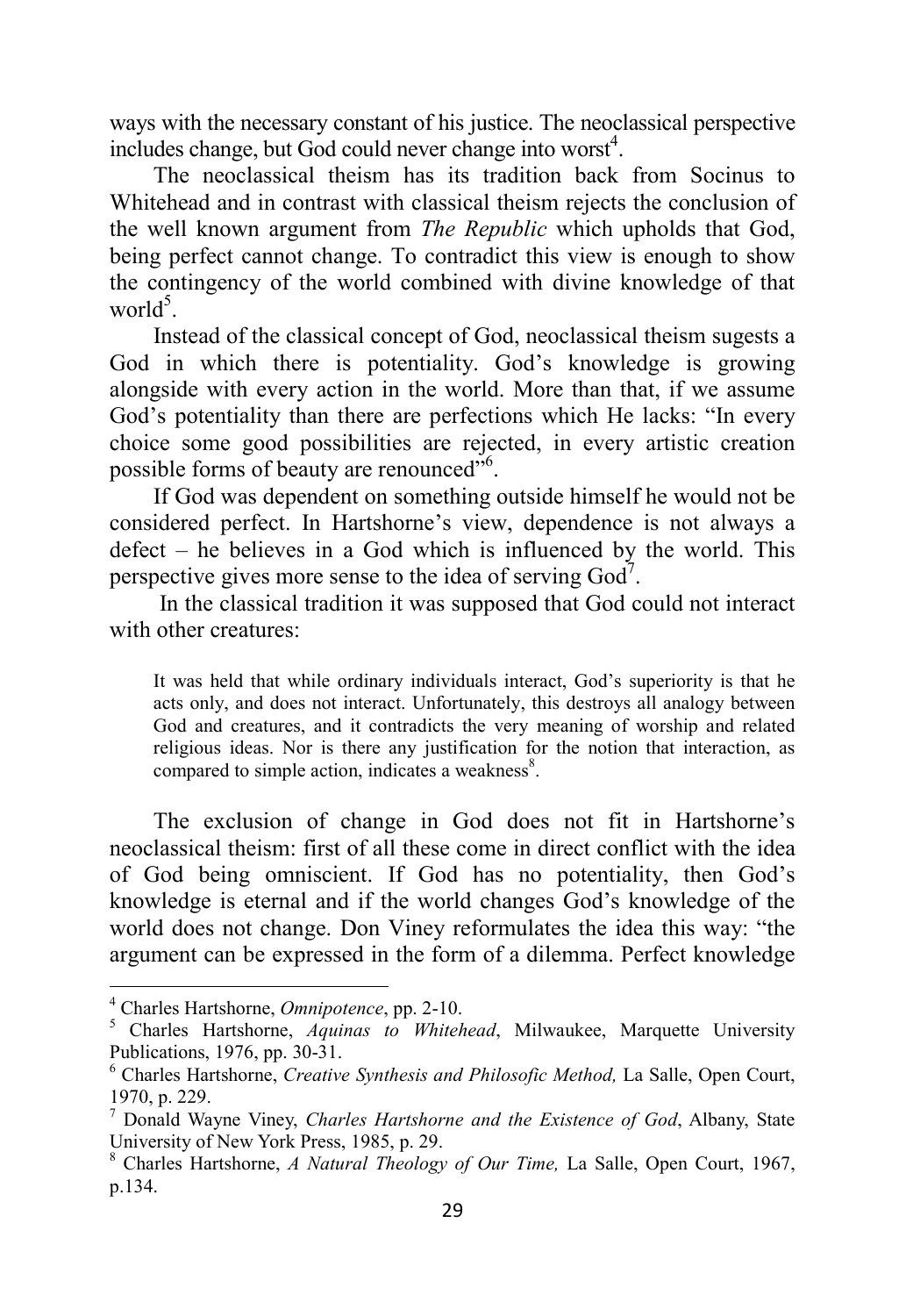conforms perfectly to its object. Now, temporal events are either eternal or they are not. If they are eternal they are not really temporal events. On the other hand, if the events are not eternal then perfect knowledge could not know them eternally".

Neoclassical theism considers on the possibility of developing and changing in God: the capacity of being different doesn't exist in God's existence, but God's actuality could always be different of how it is. But this does not mean that the divine actuality may fail in existence. God's existence is necessary – it has to be somehow actualized<sup>10</sup>.

There are many difficulties in what concerns the classical conception of perfection. When we about the perfections of an entity we have to say that it is more perfect not because we are referring to qualities like love or grace but because it has more experience than another $^{11}$ .

Hartshorne believes that an argument which tries to establish God's perfection with the exclusion of any change may seem convincing only if it is possible to conceive a meaning for "perfection" which "excludes change in any and every respect and that we must conceive God as perfect in *this* sense. Obviously the ordinary meanings do not entirely exclude change"<sup>12</sup>.

One major attack against classical theism concerns the way in which the relationship between God and the world is conceived. It is not true that God remains unaffected by the events that take place in the world. If God knows His creatures, He has to relate with what these creatures do and He can not remain unaffected by what he knows about this world. His omniscience includes the world and the events that take place in  $it^{13}$ .

In what concerns Charles Hartshorne's contributions to this problem, many philosophers consider that one of the most important aspects in the philosophy of religion contemporary discussions is the substitution of the classical and monopolar conception of God with the dipolar abstractconcrete understanding of  $God<sup>14</sup>$ .

He also defended theism by providing a new type of theism – neoclassical theism which had the task of enriching and strengthening the

<sup>9</sup> Donald Wayne Viney, *Charles Hartshorne*, p. 30.

<sup>10</sup> *Ibid*, p. 39.

<sup>11</sup> Colin E. Gunton, *Becoming and Being*, London, SCM Press, 2001, p. 16.

<sup>12</sup> Charles Hartshorne, *A Natural Theology*, p. 2.

<sup>13</sup> Colin E. Gunton, *Becoming*, p. 12.

<sup>&</sup>lt;sup>14</sup> George L. Goodwin, "The Ontological Argument in Neoclasical Context: Reply to Friedman", in *Erkenntnis*, volume 20, 1983, p. 219.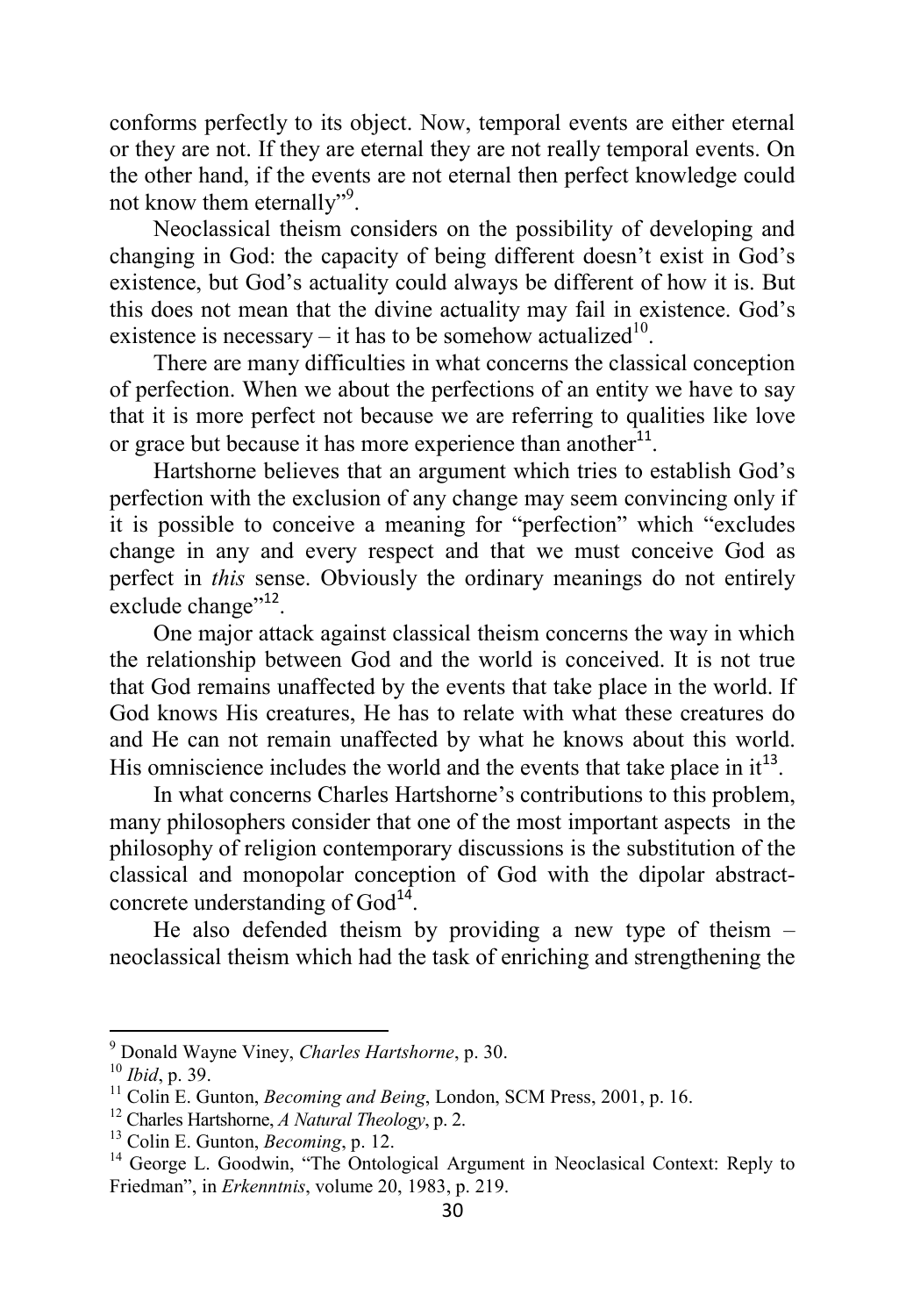concept of God and also rescuing the ontological argument and the whole theism of its main critiques.

The relationship between God and the world can be better understood if we associate it with the relationship of a person with his body. God's body is changing, but God remains himself and the world is a part of God. In this view, it is clear that no being could surpass God in perfection because no matter what value a human has, God has it too and He has even more. In classical theism, the distinction between God and the world corresponds to the distinction between the creator and the created but in neoclassical theism God is in some respect created<sup>15</sup>.

God's dipolar conception implies a God which in part is affected by the actions of other entity and in other part His existence can not be threatened by what He suffers. He participates to the actions of the world. Classical theism had given a monopolar doctrine and with that they missed important aspects of  $God<sup>16</sup>$ .

Hartshorne criticizes classical theism because it was upholding a wrong perspective by introducing a contrast between God and the world. Hartshorne refers to God as being dipolar – starting from the main differences between classical and neoclassical theism: in classical theism God is absolute, creator, infinite and necessary, while the world is relative, created, finite and contingent. In neoclassical theism God has to be seen in the same time absolute and relative, creator and created, infinite and finite, necessary and contingent. So God has an absolute pole and a relative one. Yet God avoids possible contradictions by making the distinction between the different aspects of God. For example, God is not necessary and contingent in the same sense: although God's existence is necessary, the particular manner in which His existence is actualized is contingent (in this way it is made a successful distinction between existence and actuality)<sup>17</sup>. Very often the dipolar concept of God suggested by Hartshorne is being attacked by logic rules but the reality is not that a subject can not have opposites predicates such as p and not-p but that they can not have opposite predicates in the same respect. A person can change in some respects without changing in every respect, or even better "the world may be finite spatially and infinite temporally"<sup>18</sup>.

There have been built arguments in favor of God's non-existence starting from certain incompatibilities between the characteristics which

<sup>15</sup> Donald Wayne Viney, *Charles Hartshorne*, pp. 36-37.

<sup>16</sup> Colin E. Gunton, *Becoming*, p.21.

<sup>17</sup> Donald Wayne Viney, *Charles Hartshorne*, p. 39.

<sup>&</sup>lt;sup>18</sup> Charles Hartshorne, pp. 22-23.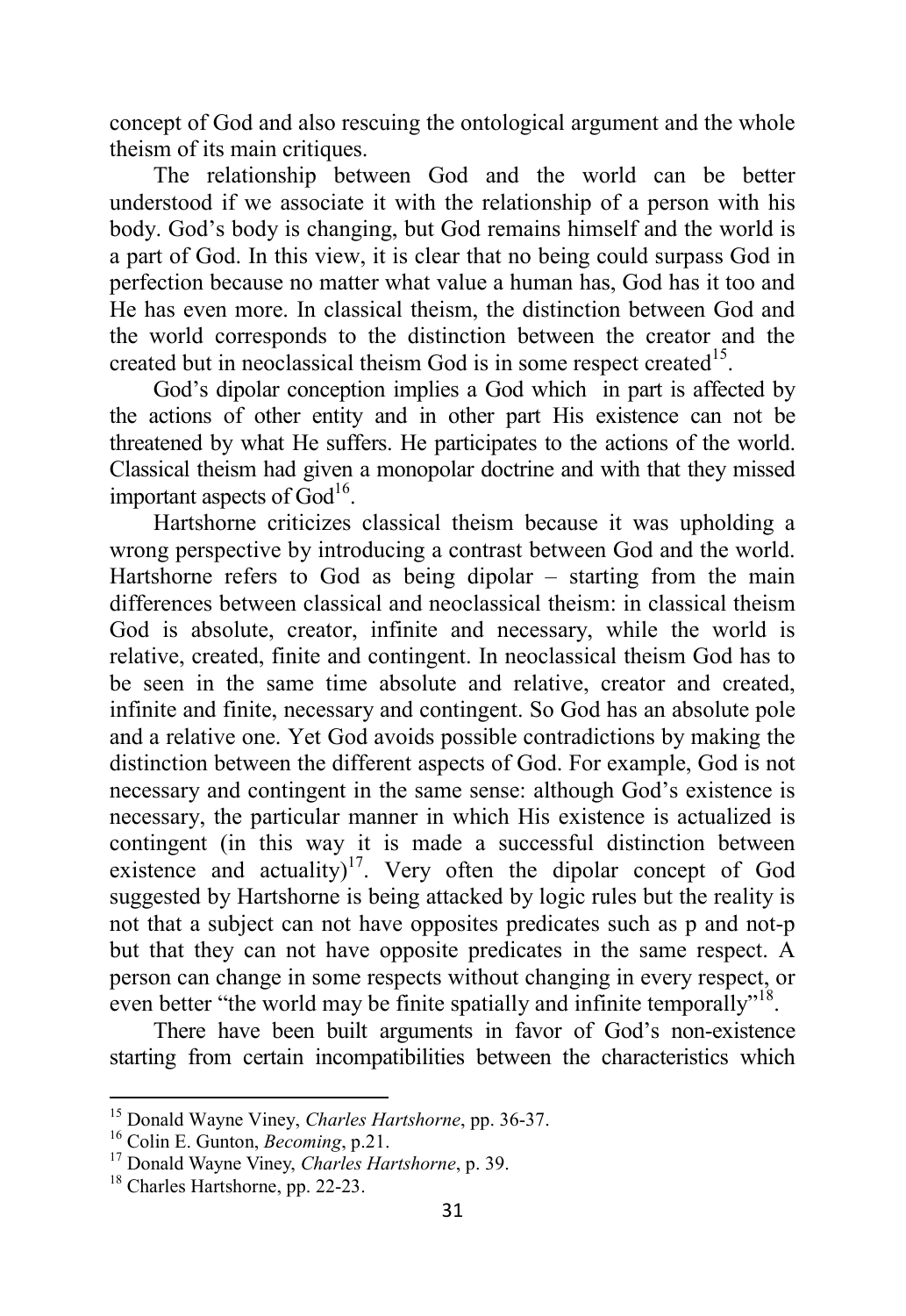were attributed to Him in the classical tradition. Norman Kretzman builds an argument of this type starting from the incompatibility between God's omniscience and the fact that he is not a subject of changes, upholding that a being which knows everything, knows all the time what time it is and if He knows what time it is He is the subject of changes – in consequence, a perfect being like God could not exist<sup>19</sup>.

Against these views, process philosophy, in general, and neoclassical theism, in particular, propose a God that is a subject of change (that means changing for the better but never for the worse) because He is related to the world and influenced by the world. God's knowledge about the world has to change along with the world which is changing in every moment.

If the reality is in a continuous process and if God's perfection implies the fact that he has to know everything that may be known than God must grow in what concerns His knowledge. Starting from here, God has to be considered perfectly unchanged in what concerns the perfection of His abstract existence which implies knowing all the time what is to be known, but also in a process of development in what concerns the perfection of His concrete actuality – which implies knowing which is actual to be known<sup>20</sup>.

But God does not possess al the actuality: "God does not possess the actuality of having created a world without Augustine. In fact, now that he has created a world with Augustine, He can never had that actuality"<sup>21</sup>.

If God acquires new knowledge as new things are there to be known, the eternity of God cannot mean His immutability. The sense in which God is eternal is the fact that He cannot fail to exist – because the divine essence is necessarily actualized somehow, in some states of knowledge that are omniscient in the sense defined but with contingent aspects and with increments since reality acquires new items  $22$ .

Hartshorne's position is that God knows futurity in terms of possibility. But there are not future actualities but future possibilities.

 $\overline{a}$ 

<sup>19</sup> Norman Kretzman, "Omniscience and Immutability" in Timothy A. Robinson, *Godsecond edition*, Indianapolis, Hackett Publishing Company, 2002, pp. 168-170.

<sup>20</sup> David A. Pailin, "Hartshorne's presentation of the ontological argument" in *Religious Studies* , volume 4.1, 1968, p. 108.

<sup>21</sup> Jay W. Richards, "Charles Hartshorne's Critique of Christian Classical Theism: Separating the Chaff from the Wheat", in Randy Ramal (ed.), *Methaphysics, Analysis and the Gramar of God*, Tubingen, Mohr Siebeck, 2010, p.115.

<sup>22</sup> Charles Hartshorne, *Aquinas*, p. 14.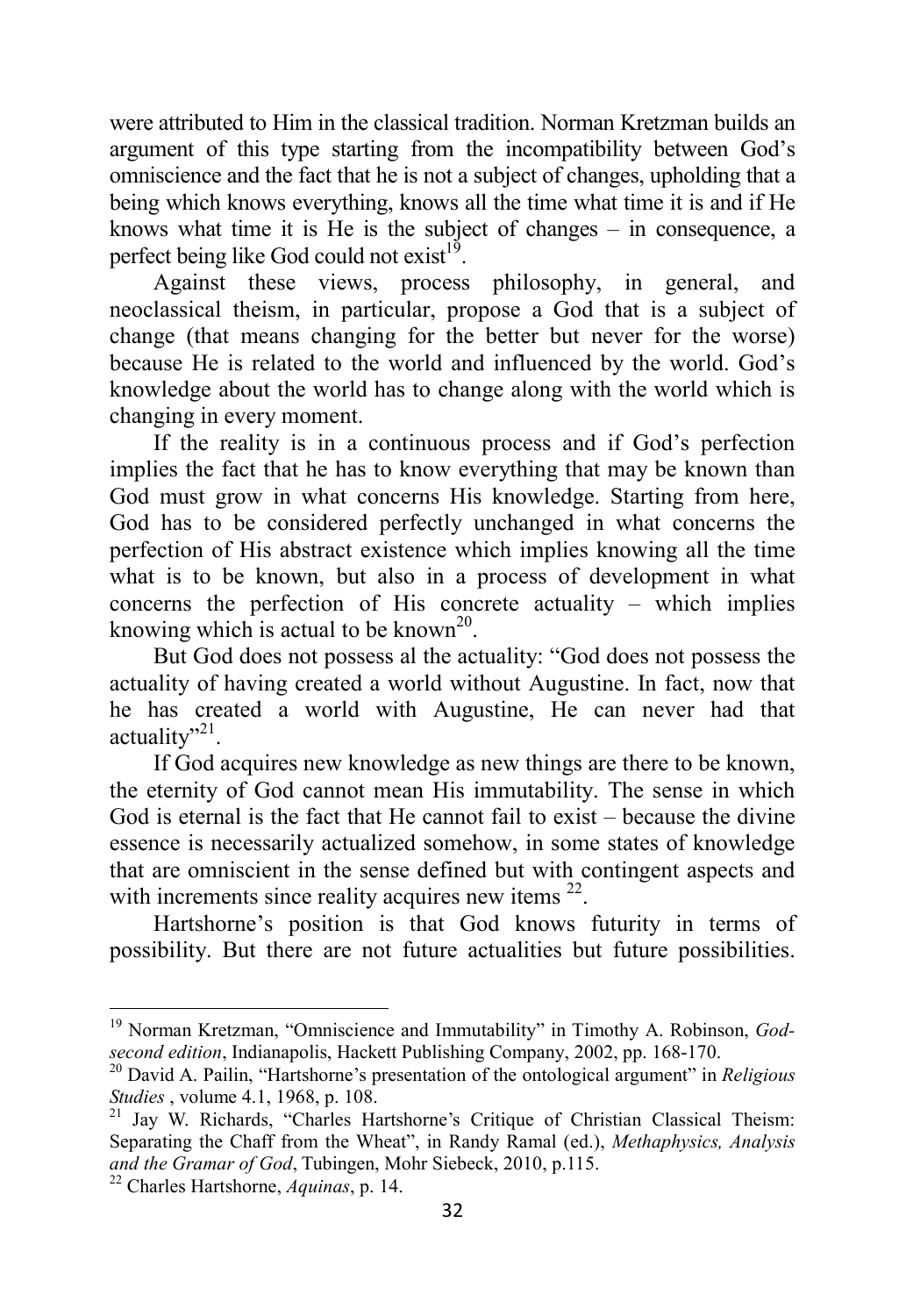Thus, there it is no limit in God's knowledge because he knows the future events only as possibilities<sup>23</sup>.

In *Man Vision of God*, Hartshorne explain the relation between future events and God's knowledge:

I conclude that omniscience does not imply a knowledge "above time." There could be a future event to an all-knowing being. When a future event comes to happen, such a mind will know more than it did before, but at both times it will know all that there is, though at the later time there will be a new event to know<sup>24</sup>.

The first philosophers who took the problem of human freedom on the right path and put it in a way that explain correctly God's omniscience were the Socinians: human decisions, that were supposed to be freely taken cannot be known in advance because in advance they don't exist to be known. An omniscient God knows the past events as being definite and the future ones partly indefinite. To know the indefinite as definite would be an error  $^{25}$ .

In the classical tradition, God's omniscience implies that whatever happens must be known by God and as a result our freedom is inexistent, no matter what we, nothing changes.

God does not eternally know what we'll do tomorrow because in this moment there are no such as our tomorrow decisions or actions. As the Socinians put the problem, future events are not there to be known <sup>26</sup>.

Hartshorne gives an accurate response to the classical justification that God surveys on the past, present and future because He is the supreme cause and the world is the effect, or God's knowledge of himself as cause entails God's knowledge of the world as an effect:

…causes never imply any precise actual results, but only a range of possible ones. Thus, God, merely is knowing his eternal essence, would know "possible worlds" so far as these are eternally implied by the essence; but he would not thereby know the actual world. Causes always leave results somewhat open for further  $decision$ <sup>27</sup>.

God is believed to have the knowledge which He might not have had: "Thus he knows that a certain world exists which might not have

 $\overline{\phantom{0}}$ 

<sup>23</sup> Donald Wayne Viney, *Charles Hartshorne*, p. 31.

<sup>24</sup> Charles Hartshorne, *Man Vision of God and the Logic of Theism*, Connecticut, 1964, p. 104.

<sup>25</sup>Charles Hartshorne, *Aquinas*, p. 13.

<sup>26</sup> Charles Hartshorne, *Omnipotence*, p. 39.

<sup>27</sup> Charles Hartshorne, *Aquinas*, p. 11.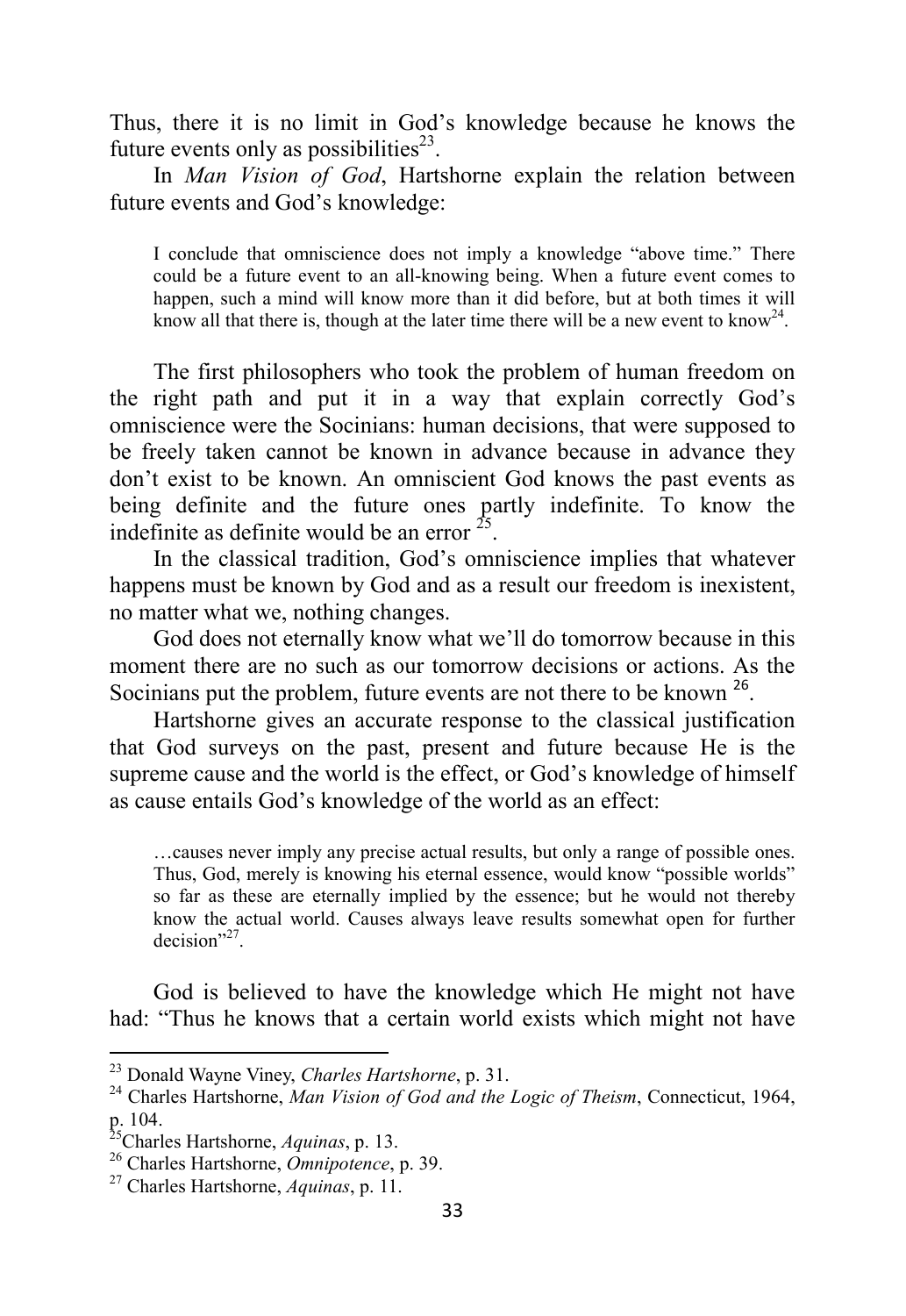existed; but surely had it not existed, he would not have known it to  $exist$ <sup>28</sup>.

Another useful point against the idea that God could not change is the fact that if God remains unchanged humans would not try to do good actions since no act would be better than the other because the same reality remains in both cases:

Now traditional theism posits among the circumstances of all acts the existence of an absolutely perfect being. It appears to follow inexorably that no act can, in its consequences, be better than any other, for in either case the outcome can be neither better nor worse than the hypothecated continued or eternal reality of a value from which real subtraction and to which real addition are meaningless<sup>29</sup>  $(CH - mvg 156)$ .

If God is unaffected by His relation with the world He has to be considered a superobject rather than a supersubject. Aquinas had held that God is omniscient and that His relation to the things He knows remains external – the criticism made to this classical view is that the logic of knowing is turned on its head in the divine case $^{30}$ .

Even it is impossible for any other being to surpass God in perfection, God could surpass himself because He is capable of increasing in value. This is possible due to the human decisions – God knowing all the new actions also acquire a new value<sup>31</sup>.

The arguments for God's unchangeability are considered to be fallacious and the arguments for growth and change in God (as He knows the world which is changing all the time), are considered to be sound in the recent circles in philosophy of religion.

The fact that God posses certain great making properties and omnipotence or perfect power was debated for a long time. Obstacles against classical theism put the problem of reconciliation in God omnipotence and perfect goodness. The problem which was raised is the following: if an omnipotent God is powerless to do evil, then how can God be omnipotent?

Some answers try to surpass the incompatibility between God's omnipotence and the existence of evil in the world by presenting a perspective in which it is considered that the universe is better with

 $\overline{a}$ 

<sup>28</sup> Charles Hartshorne, *Creative Synthesis and Philosofic Method,* La Salle, Open Court, 1970, p. 48.

<sup>29</sup> Charles Hartshorne, *Man Vision of God and the Logic of Theism*, Connecticut, 1964, p. 156.

<sup>30</sup> Colin E. Gunton, *Becoming and Being*, London, SCM Press, 2001, p. 14.

<sup>31</sup> Donald Wayne Viney, *Charles*, p. 36.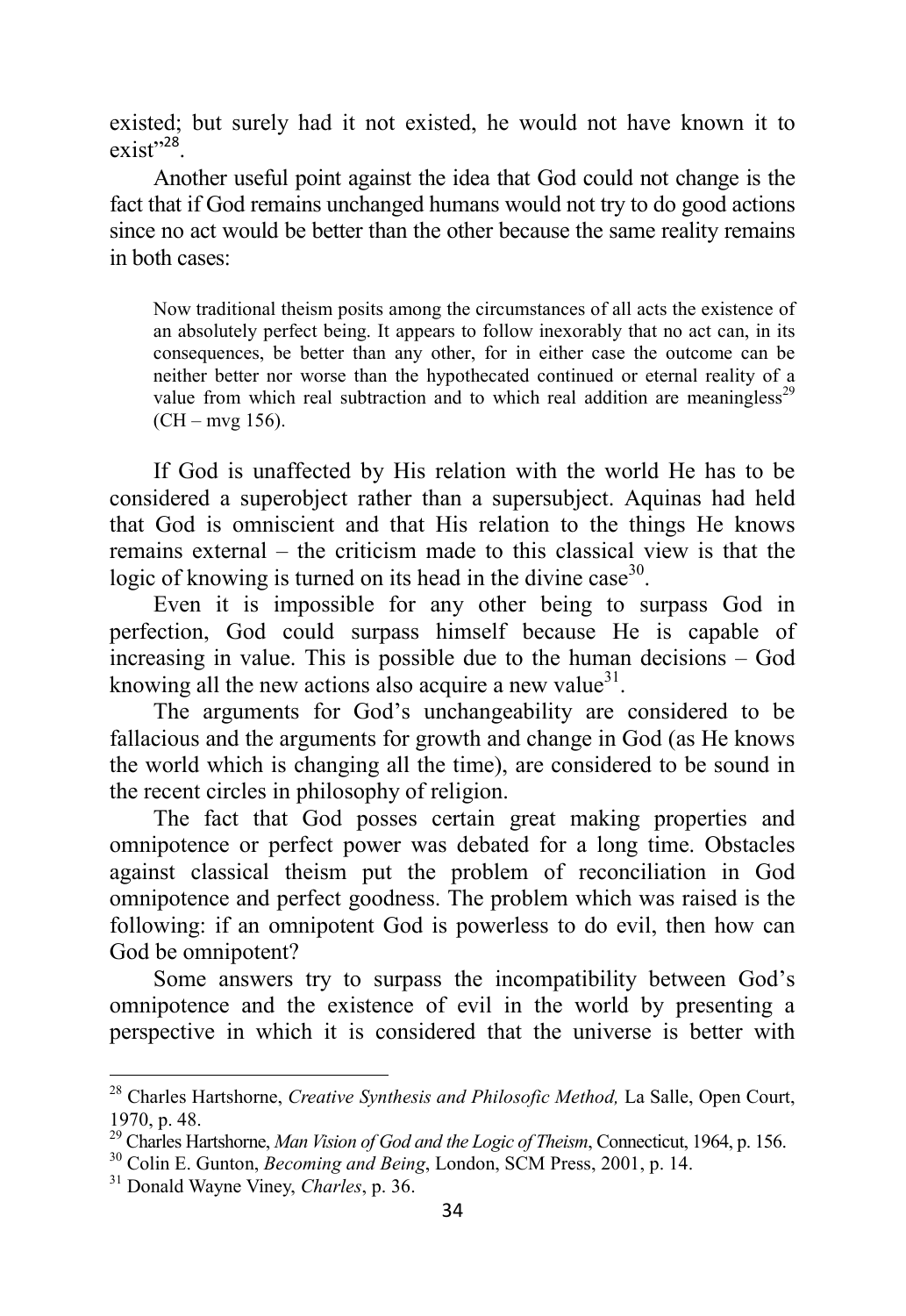something evil in it than without it. From this perspective, the organization of the universe should be progressive and not static  $-$  a progressive insert of evil would be more benefic than an undisputed supremacy of the good. The existence of pain and diseases can make possible the existence of sympathy or heroism. Another solution trough which the evil in the world is not connected with God's will is best offered by the Christian perspective of the free will trough which humans have the freedom to act and to be responsible for their choices $32$ .

There have been raised many dilemmas derived from God's omnipotence – one of the most well-known of them one being the situation in which God is capable or incapable of creating a stone to heavy for him to lift it.

The doctrine about God's omnipotence tries to show us that God can do anything. There have been built questions referring to God's omnipotence and no matter which answer we picked, we would face a problem. A question like the following one puts us in a strange situation: *Can God build a stone to heavy for him to lift it?* – If we say **no**, he lacks omnipotence and if we say that he can build that stone, but he can't lift it, he lacks omnipotence again. However, on the basis of the assumption that God is omnipotent, the statement *a too heavy stone for God to lift*  becomes self-contradictory: it would be brought up to a stone which can not be lifted by the one which is capable to do anything. More than that, a being which is described by a self-contradictory statement is  $impossible^{33}$ .

Hartshorne's perspective is that we have to abandon the idea of theological determinism in favor of a perspective in which each individual has some capacity for self-creation. It is true that God contributes to the character of each individual but He is not responsible for what an individual becomes. Even God can not determine another's individual decision in such a way that no details of the decision were left to that individual. Humans are to be considered *co-creators* of the world with God. The classical concept of omnipotence has to considered erroneous<sup>34</sup>. Hartshorne denies the doctrine of the immortality of the soul (he denies that the soul continues to exist apart from the body), but he

 $\overline{\phantom{0}}$ 

<sup>32</sup>J. L. Mackie, "Evil and Omnipotence" in Timothy A. Robinson, *God - second edition*, Indianapolis, Hackett Publishing Company, 2002, pp. 236-239.

<sup>&</sup>lt;sup>33</sup>George Mavrodes, "Some Puzzles Concerning Omnipotence" in Timothy A. Robinson, *God - second edition*, Indianapolis, Hackett Publishing Company, 2002, p. 164.

<sup>34</sup> Donald Wayne Viney, *Charles Hartshorne*, pp. 32-34.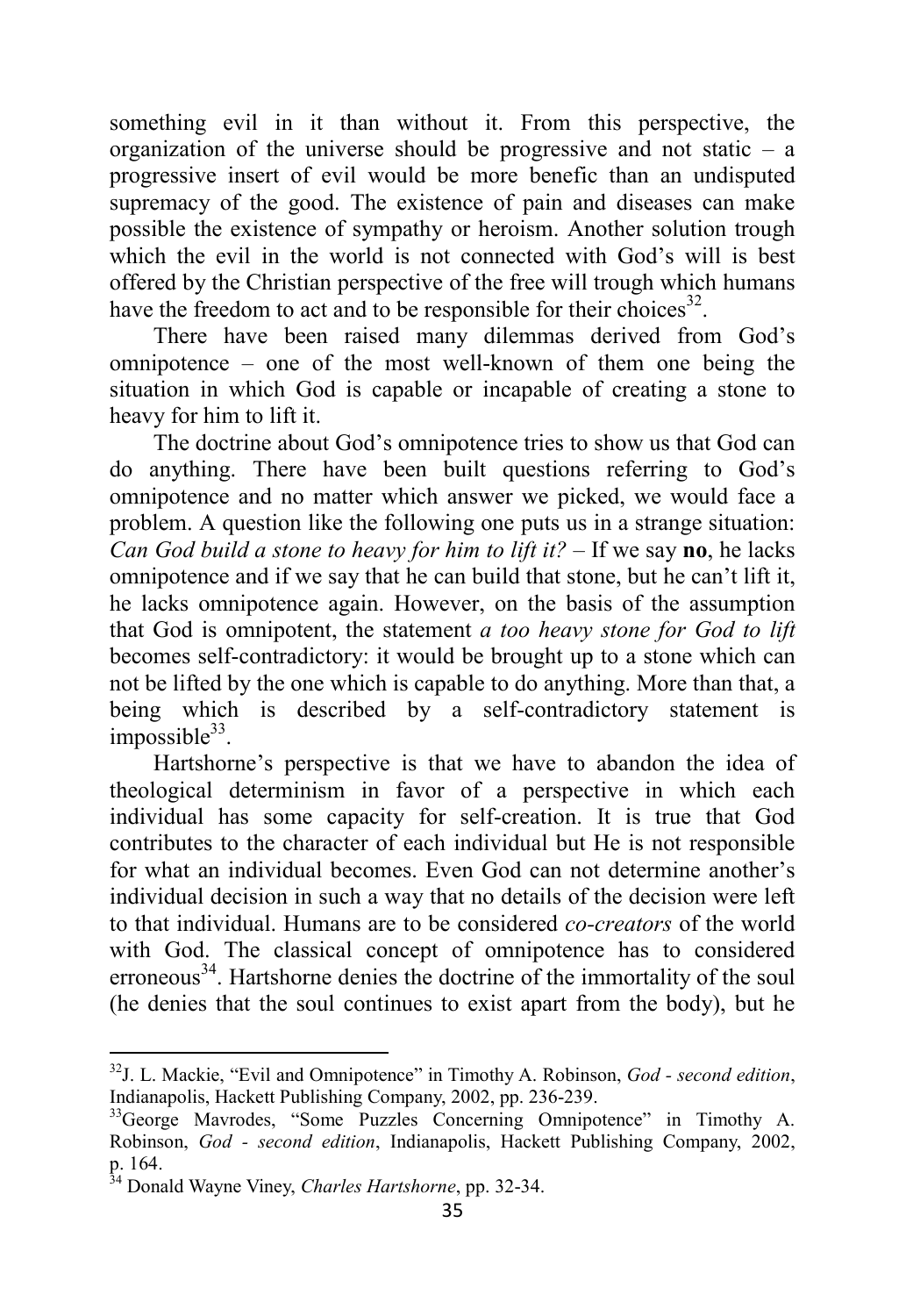does not deny what Witehead has called *objective immortality* – this is a part of God's omniscience and He remembers all that occurred. So all humans live forever in God's memory<sup>35</sup>.

As an analogy to human death Hartshorne gives a very good example for the way in which all human actions are to be rememberd in the divine life: "a book ends with its last sentence or last world; however, the book does not become the mere silence or blank page following that world. The book of life is all its *words* (actions, experiences), and these form an imperishable totality, as adequately retained in the divine life $^{356}$ .

Related to the problem of human freedom and how determinism has been surpassed an interesting perspective about cosmic order related to human's freedom is that in which the freedom is being limited but not reduced to zero. With to much freedom it would be a chaos. A world is understood as on ordered one but not an absolute ordered world – a system of decision makers in which change is implied. This agents decides things in every moment and "becoming" applies even to  $God^{37}$ .

In *Logic of Perfection* Hartshorne suggests that:

The ideal rule sets those limits outside of which freedom would involve greater risks than opportunities. Risks cannot be banished, for opportunity would go with them, both having the same root in freedom or self-determination. But too much freedom would extend risks more than opportunities, and too little would restrict opportunities more than risks"<sup>38</sup>.

Other critiques aim at the relationship between God and believers in the context in which they conceive God as a being worthy to be venerated. In these circumstances God is presented as a being in front of whom all people should kneel down. More than that, to venerate anybody or anything else would be a blasphemy. James Rachels tries to build up an a priori argument against God's existence, considering that no being can ever be seen as a fitting object of veneration – veneration implies a superior status of the one which is to be venerated and the believer necessarily assumes his inferiority. From this it can be concluded that no

 $\overline{a}$ 

<sup>35</sup>*Ibid.*, p. 42.

<sup>36</sup> Charles Hartshorne, *Omnipotence*, p. 39.

<sup>37</sup>*Ibid.*, p.23.

<sup>38</sup> Charles Hartshorne, "The Logic of Perfection and Other Essays" in *Neoclassical Methaphysics*, La Salle, Open Court, 1962, p. 231.